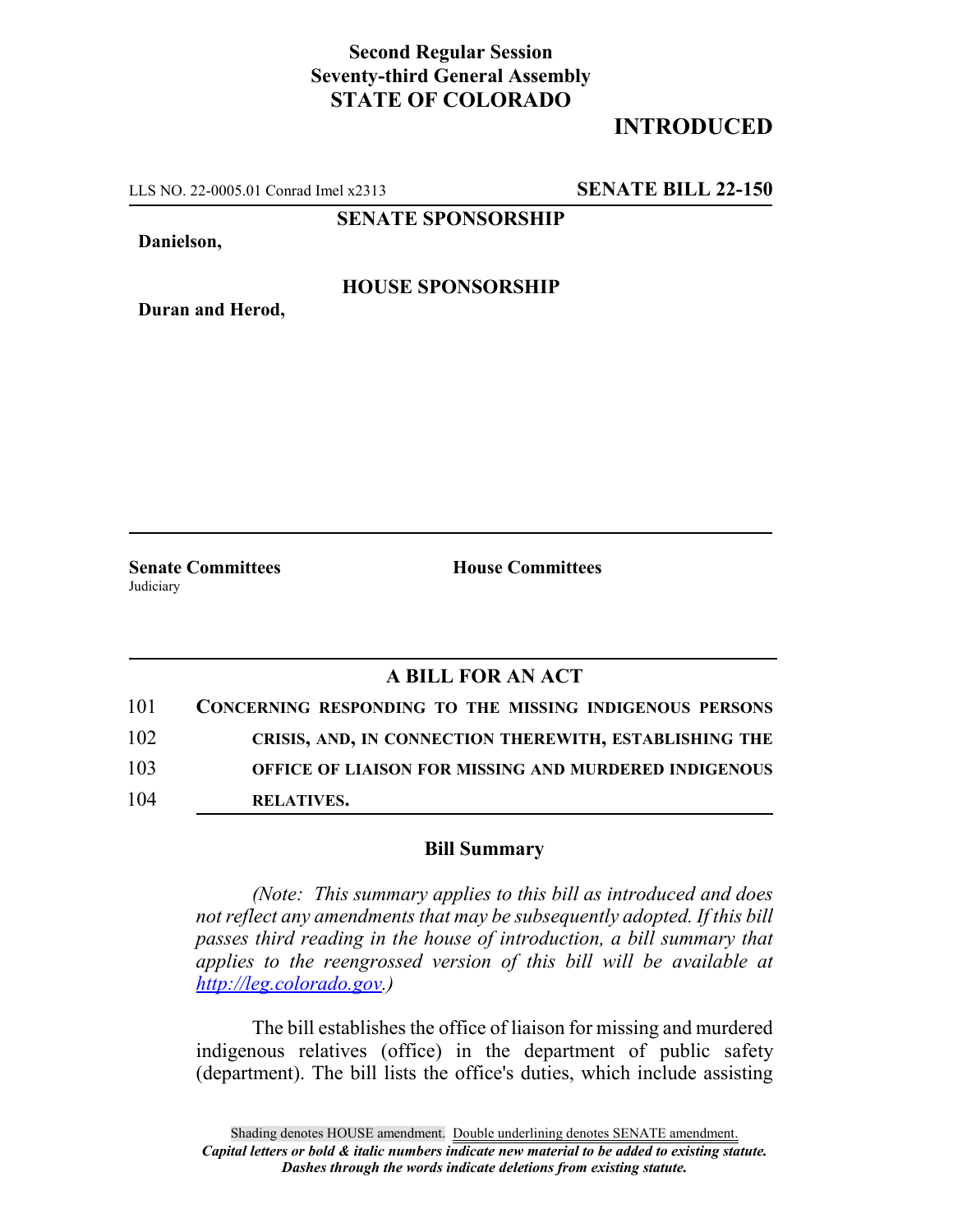with missing indigenous persons investigations and homicide cases involving indigenous victims; taking measures to address issues relating to missing or murdered indigenous persons; and providing assistance to families of victims. Office personnel have access to criminal justice records and medical, coroner, and laboratory records in the custody of a state or local agency that are relevant and necessary for the office to perform its duties.

A community volunteer advisory board (board) is established in the office to identify and advise the office on areas of concern regarding missing or murdered indigenous relatives and issues of collaborative efforts related to missing or murdered indigenous relatives. The executive director appoints members to the board. Members are not office personnel.

In carrying out its duties, the office is required to collaborate with the Colorado commission of Indian affairs; federally recognized tribes; state, local, and tribal law enforcement agencies; and indigenous-led organizations. The office must publish on its public website an overview of missing and murdered indigenous persons injustice.

The bill requires the Colorado bureau of investigation (bureau) to work with the office and federal, state, tribal, and local law enforcement agencies for the efficient investigation of missing or murdered indigenous persons. The bureau must operate a clearinghouse database on missing indigenous persons from Colorado and prepare an annual report on information about missing or murdered indigenous persons. The bureau is required to operate a missing indigenous person alert program.

The bill requires peace officers to receive training concerning issues relating to missing or murdered indigenous persons. The peace officer standards and training board must work with the office to develop and facilitate the training.

The bill requires a law enforcement agency that receives a report of a missing indigenous person to notify the bureau.

- 1 *Be it enacted by the General Assembly of the State of Colorado:*
- 

2 **SECTION 1. Legislative declaration.** (1) The general assembly

- 3 finds and declares that:
- 

4 (a) Sixty-one percent of American Indian and Alaska native

5 women have been assaulted in their lifetimes;

6 (b) Compared to all other races, American Indians and Alaska

7 natives are two and one-half times more likely to experience violent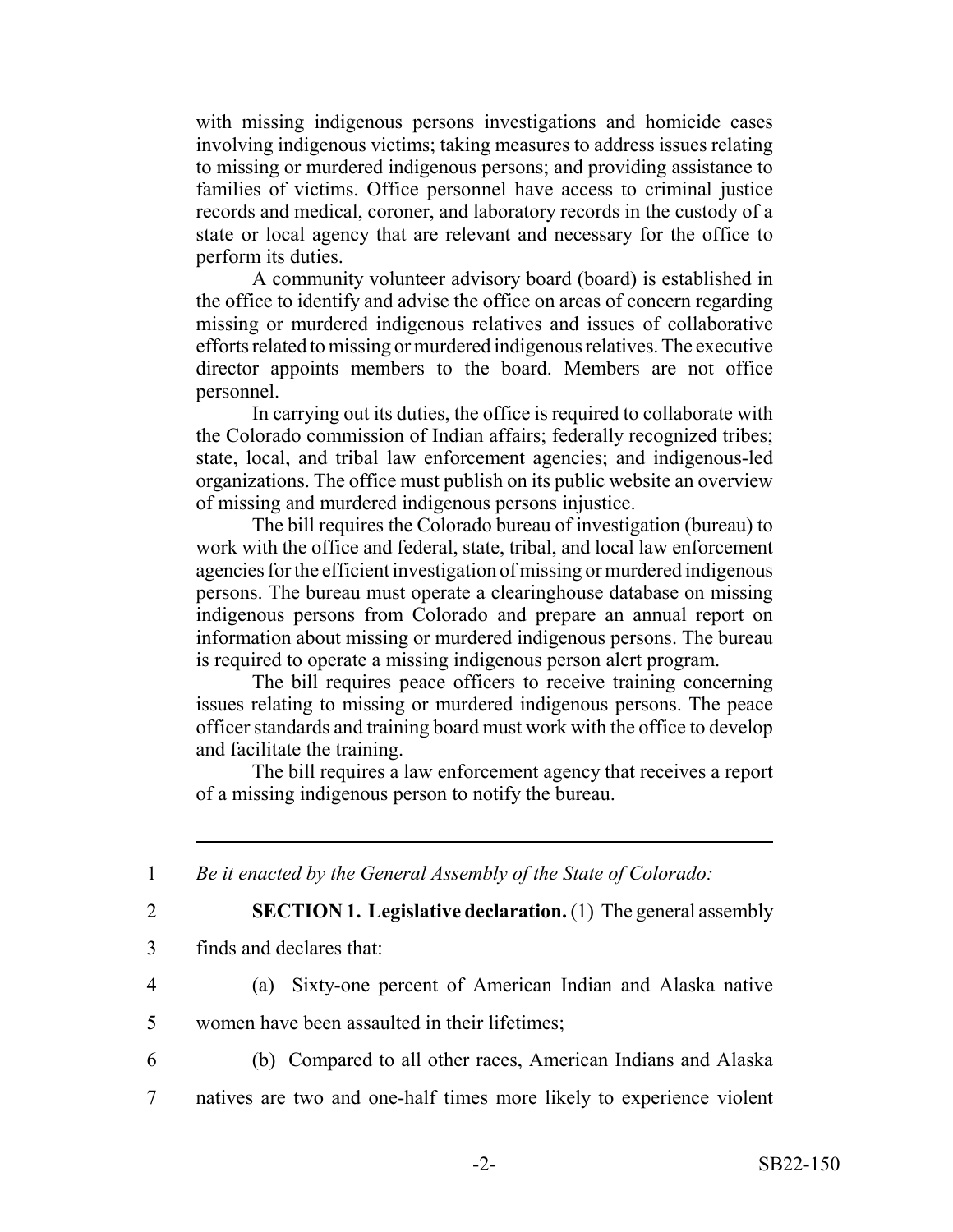crimes and at least two times more likely to experience rape or sexual assault crimes;

 (c) Jurisdictional issues and data-sharing barriers between intergovernmental agencies and tribal governments result in confusing reporting mechanisms for those whose relatives are missing or murdered and very limited data about those missing or murdered indigenous relatives;

 (d) It is necessary to develop and promote best practices and training for:

(I) Promoting community relations with indigenous populations;

- (II) Law enforcement's response to indigenous persons who report missing relatives; and
- (III) Data collection relating to reports of missing or murdered indigenous relatives;
- (e) Other states, including Montana, Oklahoma, and Wyoming, have adopted legislation establishing entities to address issues related to violence against indigenous persons, including addressing jurisdictional and data-sharing barriers and a lack of best practices for law enforcement; and

 (f) Colorado can best serve and seek justice for indigenous persons who have been the victims of violence by establishing an office to serve as a liaison on behalf of missing or murdered indigenous relatives.

- **SECTION 2.** In Colorado Revised Statutes, **add** part 25 to article 33.5 of title 24 as follows: PART 25
- OFFICE OF LIAISON FOR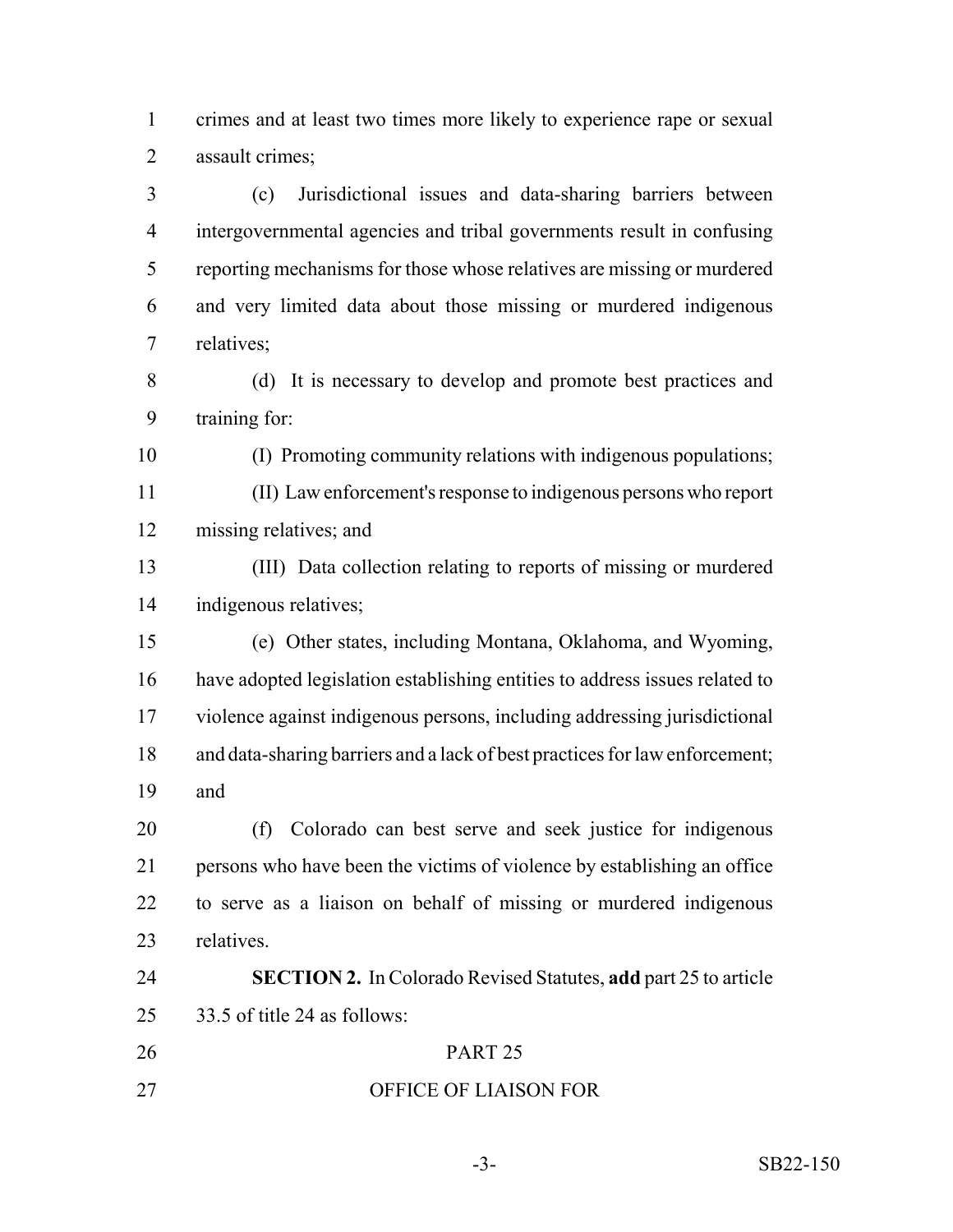MISSING AND MURDERED INDIGENOUS RELATIVES

 **24-33.5-2501. Definitions.** AS USED IN THIS PART 25, UNLESS THE CONTEXT OTHERWISE REQUIRES:

 (1) "DIRECTOR" MEANS THE DIRECTOR OF THE OFFICE, APPOINTED PURSUANT TO SECTION 24-33.5-2502 (2).

 (2) "INDIGENOUS" MEANS HAVING DESCENDED FROM PEOPLE WHO WERE LIVING IN NORTH AMERICA PRIOR TO THE TIME PEOPLE FROM EUROPE BEGAN SETTLING IN NORTH AMERICA, BEING AN ENROLLED MEMBER OF A FEDERALLY RECOGNIZED INDIAN TRIBE, OR BEING A LINEAL DESCENDANT OF A TRIBALLY ENROLLED PARENT OR GUARDIAN.

 (3) "INDIGENOUS-LED ORGANIZATION" MEANS AN ORGANIZATION OR ENTITY WHOSE BOARD OR DECISION-MAKING BODY MEMBERSHIP IS ENTIRELY INDIGENOUS AND WHOSE STAFF IS COMPRISED OF AT LEAST SEVENTY PERCENT INDIGENOUS PERSONS.

 (4) "MISSING OR MURDERED INDIGENOUS RELATIVE" MEANS ANY MISSING OR MURDERED INDIGENOUS PERSON.

 (5) "OFFICE" MEANS THE OFFICE OF LIAISON FOR MISSING AND MURDERED INDIGENOUS RELATIVES ESTABLISHED IN SECTION 24-33.5-2502.

 **24-33.5-2502. Office of liaison for missing and murdered indigenous relatives - created - director - collaboration.** (1) THERE IS CREATED IN THE DEPARTMENT THE OFFICE OF LIAISON FOR MISSING AND MURDERED INDIGENOUS RELATIVES TO WORK ON BEHALF OF THOSE WHO ARE MISSING OR MURDERED.THE OFFICE SHALL EXERCISE ITS POWERS AND PERFORM ITS DUTIES AND FUNCTIONS UNDER THE DEPARTMENT AS IF THE OFFICE WERE TRANSFERRED TO THE DEPARTMENT BY A **TYPE 2** TRANSFER 27 AS DEFINED IN SECTION 24-1-105.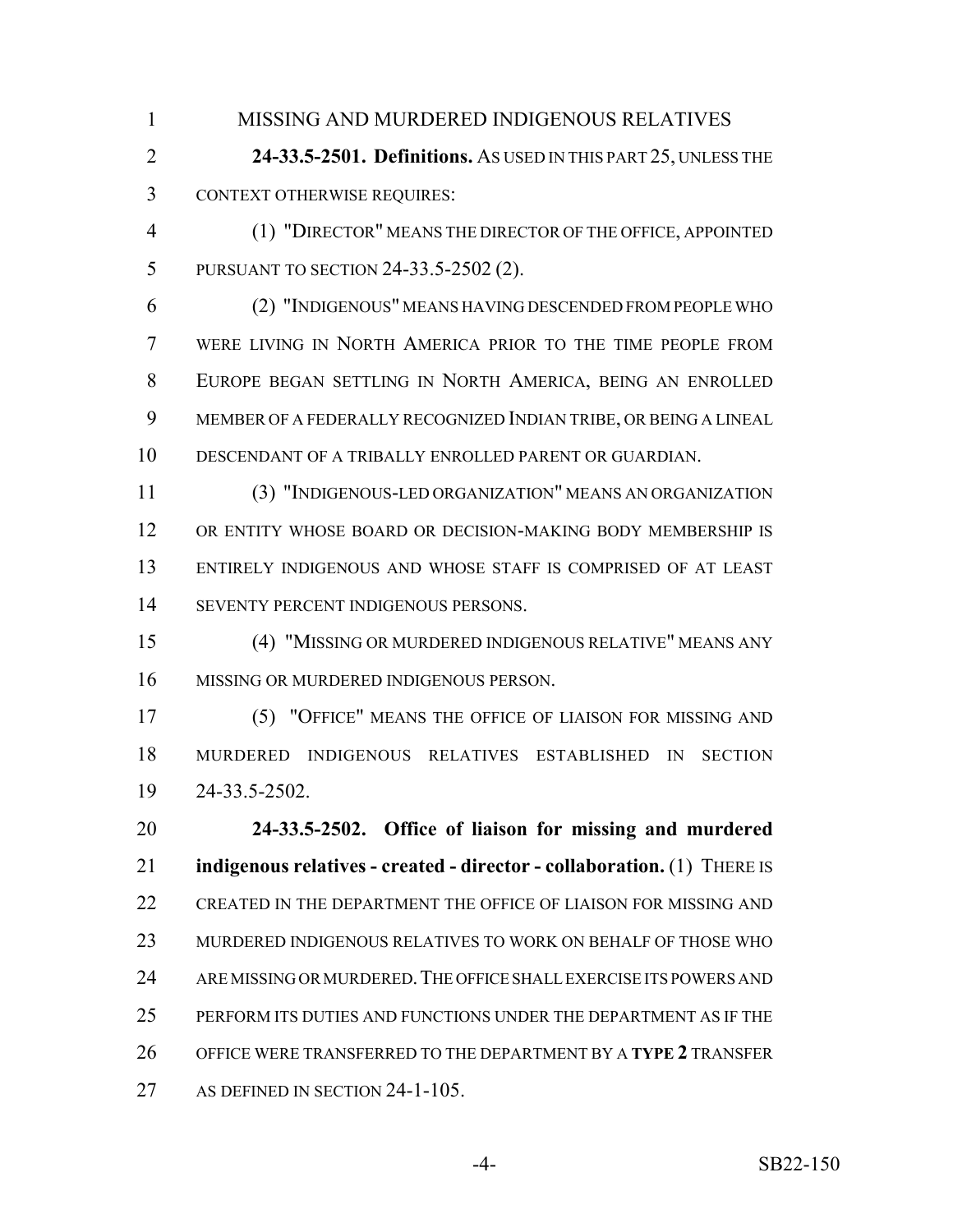(2) (a) THE EXECUTIVE DIRECTOR OF THE DEPARTMENT SHALL 2 APPOINT THE DIRECTOR OF THE OFFICE PURSUANT TO SECTION 13 OF ARTICLE XII OF THE STATE CONSTITUTION. THE DIRECTOR OF THE OFFICE MUST BE A PERSON CLOSELY CONNECTED TO A TRIBE OR THE INDIGENOUS COMMUNITY AND WHO IS HIGHLY KNOWLEDGEABLE ABOUT CRIMINAL INVESTIGATIONS.THE EXECUTIVE DIRECTOR IS ENCOURAGED TO CONSIDER CANDIDATES FOR APPOINTMENT WHO ARE RECOMMENDED BY TRIBES AND INDIGENOUS COMMUNITIES.

 (b) THE DIRECTOR MAY APPOINT STAFF AS NECESSARY TO CARRY 10 OUT THE DUTIES OF THE OFFICE. IN APPOINTING STAFF FOR THE OFFICE, THE DIRECTOR SHALL GIVE PREFERENCE TO THOSE WITH EXPERIENCE WORKING WITH INDIGENOUS PERSONS AND INDIAN TRIBES. THE DIRECTOR SHALL ENCOURAGE INDIGENOUS PERSONS TO APPLY FOR POSITIONS IN THE OFFICE. (3) IN CARRYING OUT ITS DUTIES, THE OFFICE SHALL COLLABORATE WITH ANY RELEVANT ENTITIES, INCLUDING THE COLORADO COMMISSION OF INDIAN AFFAIRS, FEDERALLY RECOGNIZED TRIBES, INDIGENOUS-LED ORGANIZATIONS, TRIBAL AND LOCAL LAW ENFORCEMENT AGENCIES, THE COLORADO BUREAU OF INVESTIGATION, AND THE COLORADO STATE PATROL.

 **24-33.5-2503. Office of liaison for missing and murdered indigenous relatives - duties - access to information - community advisory board.** (1) AT A MINIMUM, THE OFFICE SHALL:

 (a) FACILITATE TECHNICAL ASSISTANCE AND WORK WITH TRIBAL, STATE, AND FEDERAL LAW ENFORCEMENT AGENCIES ON MISSING PERSONS INVESTIGATIONS AND HOMICIDE CASES INVOLVING INDIGENOUS VICTIMS; (b) DEVELOP A BEST PRACTICES PROTOCOL FOR LAW 27 ENFORCEMENT RESPONSE TO REPORTS OF MISSING INDIGENOUS PEOPLE;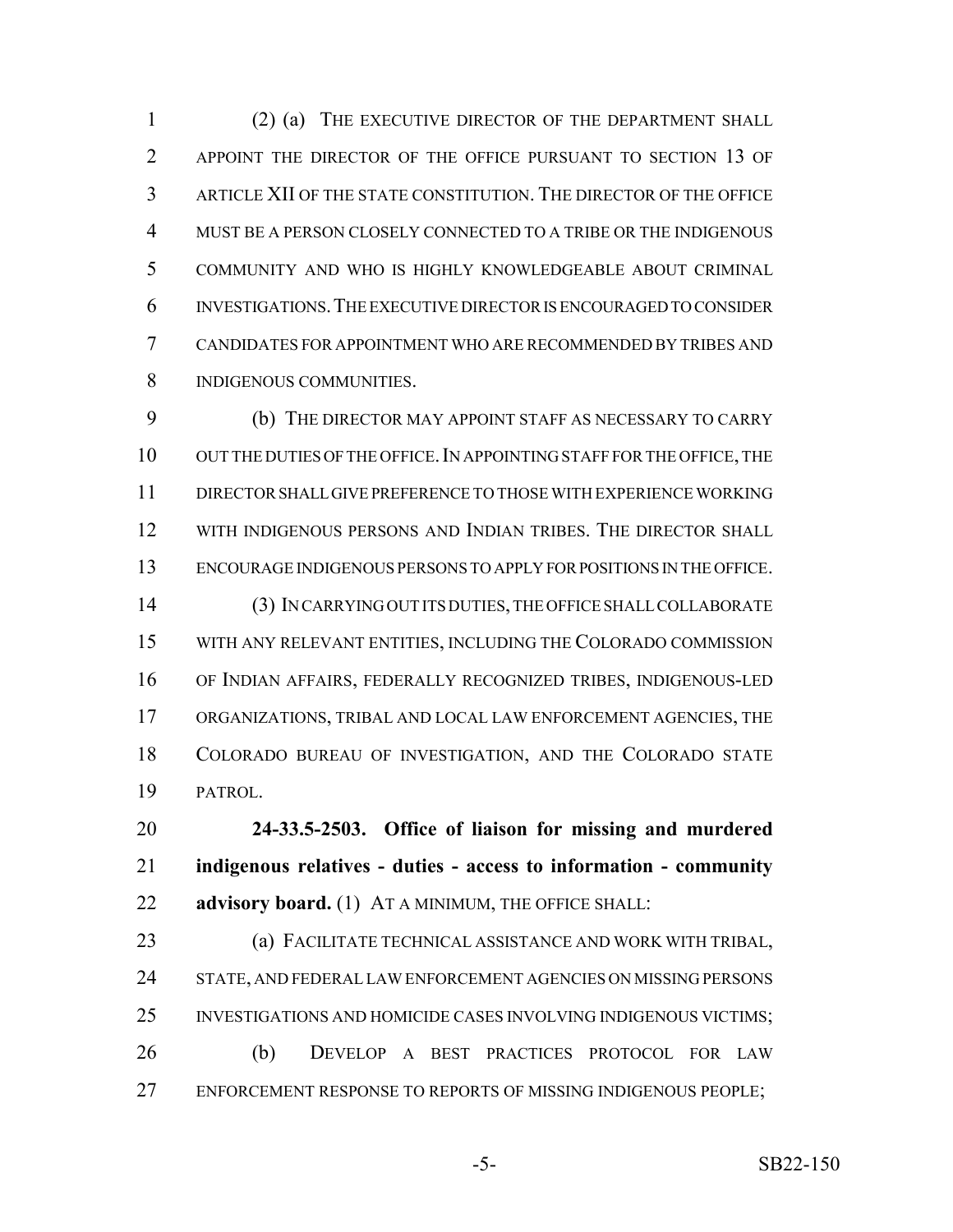(c) CONDUCT CASE REVIEWS AND REPORT ON THE RESULTS OF CASE REVIEWS FOR THE FOLLOWING TYPES OF MISSING OR MURDERED INDIGENOUS RELATIVES CASES:

(I) COLD CASES FOR MISSING INDIGENOUS PEOPLE; AND

 (II) DEATH INVESTIGATION REVIEW FOR CASES OF INDIGENOUS PEOPLE RULED AS SUICIDE OR OVERDOSE UNDER SUSPICIOUS CIRCUMSTANCES;

 (d) IN ORDER TO BETTER UNDERSTAND CAUSES OF CRIMES WITH A MISSING OR MURDERED INDIGENOUS VICTIM, CONDUCT CASE REVIEWS OF THE PROSECUTION AND SENTENCING FOR CASES WHEN A PERPETRATOR COMMITTED A VIOLENT OR EXPLOITATIVE CRIME AGAINST AN INDIGENOUS PERSON. THE CASE REVIEWS SHOULD IDENTIFY THOSE CASES WHEN THE PERPETRATOR IS A REPEAT OFFENDER.

 (e) DEVELOP AND MAINTAIN COMMUNICATION WITH RELEVANT DIVISIONS IN THE DEPARTMENT REGARDING ANY CASES INVOLVING MISSING OR MURDERED INDIGENOUS RELATIVES AND REGARDING THE PROCEDURES FOR INVESTIGATING CASES INVOLVING MISSING OR MURDERED INDIGENOUS RELATIVES;

 (f) UPDATE TRIBAL LAW ENFORCEMENT AGENCIES ON THE STATUS OF CASES INVOLVING A MISSING OR MURDERED MEMBER OF THE TRIBE;

 (g) COORDINATE, AS RELEVANT, WITH THE FEDERAL BUREAU OF INDIAN AFFAIRS' COLD CASE OFFICE ESTABLISHED AS PART OF ITS OPERATION LADY JUSTICE INITIATIVE, OTHER FEDERAL EFFORTS, AND EFFORTS IN NEIGHBORING STATES TO INVESTIGATE COLD CASES INVOLVING 25 MISSING OR MURDERED INDIGENOUS RELATIVES. THIS SUBSECTION  $(1)(g)$  PERTAINS TO STATE AND FEDERAL INVESTIGATIVE EFFORTS. TRIBES ARE 27 SOVEREIGN NATIONS THAT HAVE THE RIGHT TO DETERMINE IF AND HOW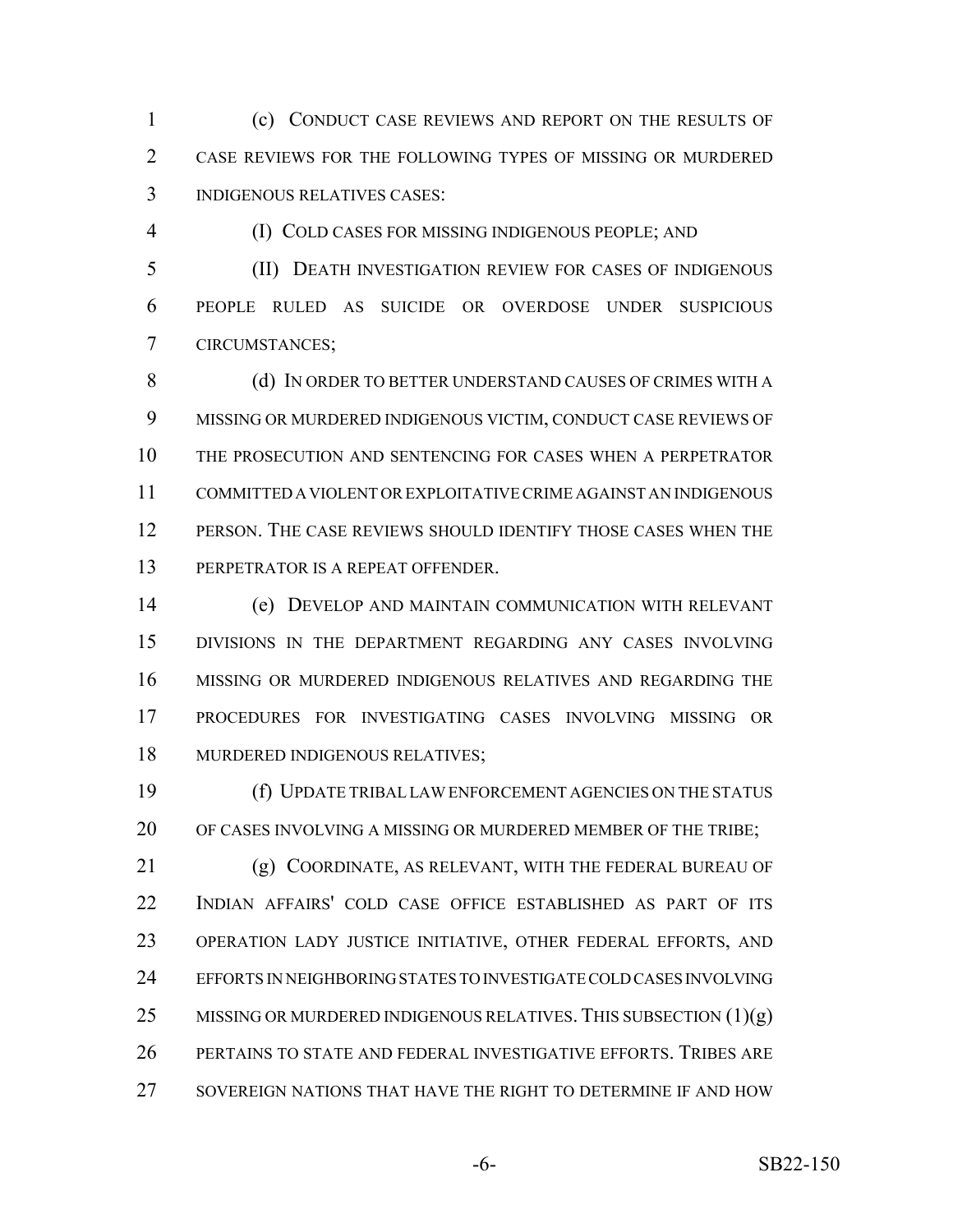THEY WILL COORDINATE ANY INVESTIGATIVE EFFORTS.

 (h) COORDINATE WITH OTHER STATE AND LOCAL OFFICES INCLUDING, BUT NOT LIMITED TO, AGENCY TRIBAL LIAISONS, THE COLORADO COMMISSION OF INDIAN AFFAIRS, AND COUNTY CORONERS TO DEVELOP TRAINING AND EDUCATION ON MISSING OR MURDERED INDIGENOUS PERSONS ISSUES AND THE GOVERNMENT-TO-GOVERNMENT RELATIONSHIP BETWEEN THE STATE AND TRIBES;

8 (i) WORK WITH THE PEACE OFFICER STANDARD AND TRAINING BOARD TO FACILITATE TRAINING FOR LAW ENFORCEMENT AND MEMBERS OF THE PUBLIC ON ISSUES RELATING TO MISSING OR MURDERED 11 INDIGENOUS PERSONS;

 (j) DEVELOP BEST PRACTICES FOR DATA ACCURACY AND PROCEDURES TO UPDATE RECORDS WHEN INDIGENOUS VICTIMS ARE INCORRECTLY IDENTIFIED IN REPORTS AND RECOMMEND POLICIES AND BEST PRACTICES FOR MAINTAINING ACCURATE DATA AND CORRECTING VICTIM IDENTITY INACCURACIES IN REPORTS TO RELEVANT TRIBAL, STATE, AND FEDERAL LAW ENFORCEMENT AGENCIES AND ANY OTHER RELEVANT GOVERNMENT AGENCIES;

 (k) RECOMMEND TO THE HOUSE OF REPRESENTATIVES JUDICIARY COMMITTEE AND THE SENATE JUDICIARY COMMITTEE, OR THEIR SUCCESSOR COMMITTEES, AND ANY RELEVANT LAW ENFORCEMENT AGENCIES, LEGISLATIVE AND AGENCY ACTIONS TO ADDRESS INJUSTICE IN THE CRIMINAL JUSTICE SYSTEM'S RESPONSE TO THE CASES OF MISSING OR MURDERED INDIGENOUS RELATIVES;

 (l) REVIEW SENTENCING RANGES FOR CRIMES RELATING TO MISSING OR MURDERED INDIGENOUS RELATIVES AND RECOMMEND TO THE HOUSE OF REPRESENTATIVES JUDICIARY COMMITTEE AND THE SENATE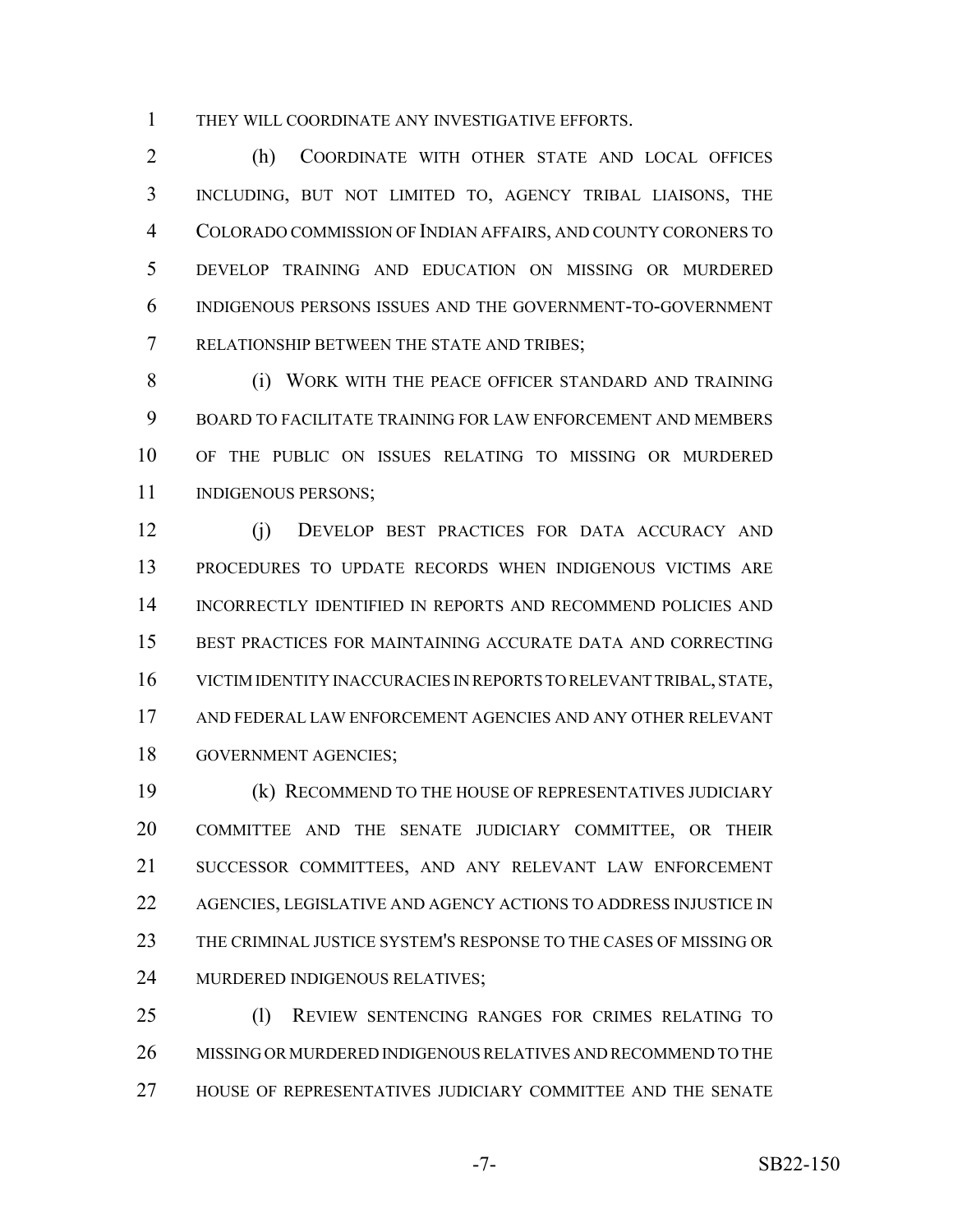JUDICIARY COMMITTEE, OR THEIR SUCCESSOR COMMITTEES, ANY 2 NECESSARY CHANGES TO THE SENTENCING RANGES;

 (m) DEVELOP RECOMMENDATIONS AND FACILITATE TRAINING TO STRENGTHEN THE TRAUMA-INFORMED AND VICTIM-CENTERED RESPONSE OF LAW ENFORCEMENT, COURTS, AND THE HEALTH-CARE SYSTEM AS TO THE CAUSE OF VIOLENCE AGAINST INDIGENOUS SURVIVORS AND MAKE THE RECOMMENDATIONS AVAILABLE TO INTERESTED ORGANIZATIONS, RELEVANT TRIBAL, STATE, AND FEDERAL LAW ENFORCEMENT AGENCIES, 9 AND ANY OTHER RELEVANT AGENCIES;

 (n) ASSIST FAMILIES, TRIBAL AGENCIES, AND NONGOVERNMENTAL ENTITIES IN USING THE NATIONAL MISSING AND UNIDENTIFIED PERSONS SYSTEM ADMINISTERED BY THE NATIONAL INSTITUTE OF JUSTICE WITHIN 13 THE UNITED STATES DEPARTMENT OF JUSTICE, AND OTHER RESOURCES;

 (o) PROVIDE GUIDANCE TO FAMILIES OF INDIGENOUS VICTIMS ON 15 HOW TO NAVIGATE STATE AND FEDERAL DISTRICT COURT CASES;

 (p) INFORM INDIGENOUS COMMUNITY MEMBERS AND FAMILY MEMBERS ABOUT ACTIVE COMMUNITY-LED GRASSROOTS OR VOLUNTEER COLLABORATIONS THAT ARE ORGANIZING OR CONDUCTING SEARCH EFFORTS, SUPPORT GROUPS, OR OTHER SUPPORTIVE EFFORTS THAT ARE RELEVANT TO THE COMMUNITY'S OR FAMILY MEMBER'S MISSING OR MURDERED INDIGENOUS RELATIVE; AND

**(q) CONSULT WITH INDIGENOUS-LED COMMUNITY ORGANIZATIONS**  THAT SERVE INDIGENOUS POPULATIONS TO PROMOTE, AND DEVELOP BEST PRACTICES FOR PROMOTING, COMMUNITY RELATIONS WITH INDIGENOUS POPULATIONS.

26 (2) (a) NOTWITHSTANDING ANY OTHER STATE LAW TO THE CONTRARY, BUT SUBJECT TO THE REQUIREMENTS OF APPLICABLE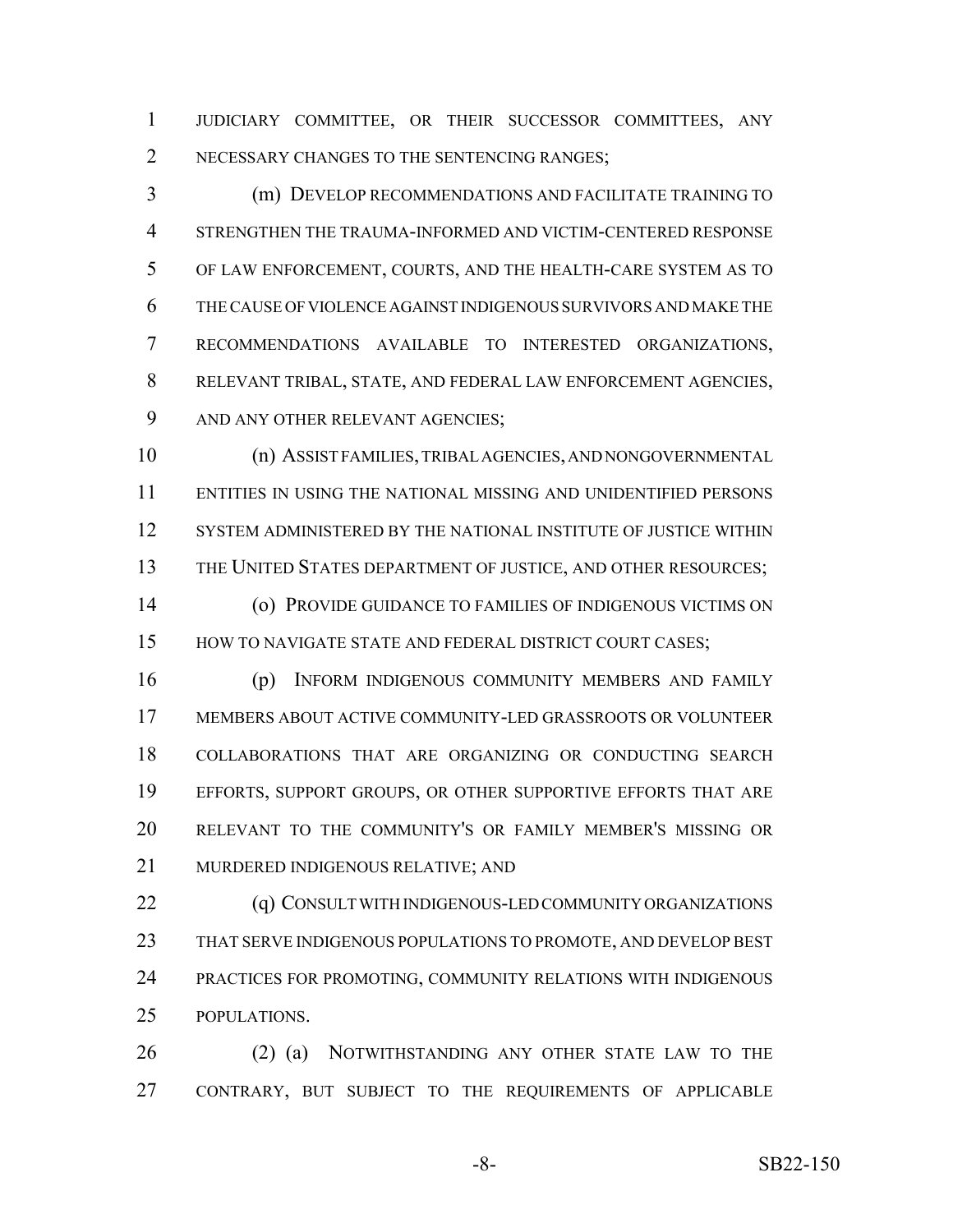PROVISIONS OF FEDERAL LAW, OFFICE PERSONNEL MAY INSPECT, HAVE ACCESS TO, AND OBTAIN INFORMATION FROM CRIMINAL JUSTICE RECORDS, INCLUDING ANY CORRECTIONAL OR DETENTION RECORDS, AND ANY PERTINENT PATIENT MEDICAL, CORONER, AND LABORATORY RECORDS, IN THE CUSTODY OF ANY STATE OR LOCAL AGENCY THAT ARE RELEVANT AND NECESSARY FOR THE OFFICE TO PERFORM ITS DUTIES DESCRIBED IN THIS PART 25.OFFICE PERSONNEL MAY ONLY REVIEW AND INSPECT RECORDS AT REASONABLE TIMES AND WITH NOTICE THAT IS REASONABLE UNDER THE CIRCUMSTANCES. UNDER NO CIRCUMSTANCES MAY OFFICE PERSONNEL HAVE ACCESS PURSUANT TO THIS SUBSECTION (2) TO ANY CRIMINAL JUSTICE OR MEDICAL RECORD THAT IS NOT PERTINENT, RELEVANT, OR NECESSARY FOR THE OFFICE TO PERFORM ITS DUTIES DESCRIBED IN THIS PART 25.

 (b) ANY RECORD INSPECTED, ACCESSED, OR OTHERWISE OBTAINED 15 OR REVIEWED BY OFFICE PERSONNEL PURSUANT TO THIS SUBSECTION (2) IS STRICTLY CONFIDENTIAL.THE OFFICE SHALL NOT RELEASE, SHARE WITH 17 ANY AGENCY OR INSTITUTION, OR MAKE PUBLIC THE REPORTS OR ANY 18 INFORMATION CONTAINED IN THE REPORTS, EXCEPT AS FOLLOWS:

 (I) THE OFFICE MAY PUBLICLY RELEASE AGGREGATED INFORMATION IN A MANNER THAT DOES NOT IDENTIFY AN INDIVIDUAL PERSON AND DOES NOT RELEASE ANY INFORMATION THAT MAY BE LINKED TO ANY INDIVIDUAL;

23 (II) THE OFFICE MAY RELEASE THE REPORT OR RECORD, OR 24 INFORMATION LEARNED FROM THE REPORT OR RECORD, TO THE PERSON WHO IS THE SUBJECT OF THE RECORD OR REPORT OR TO THE PERSON'S SPOUSE, PARENT, GRANDPARENT, STEPFATHER, STEPMOTHER, CHILD, GRANDCHILD, BROTHER, SISTER, HALF BROTHER, HALF SISTER, OR SPOUSE'S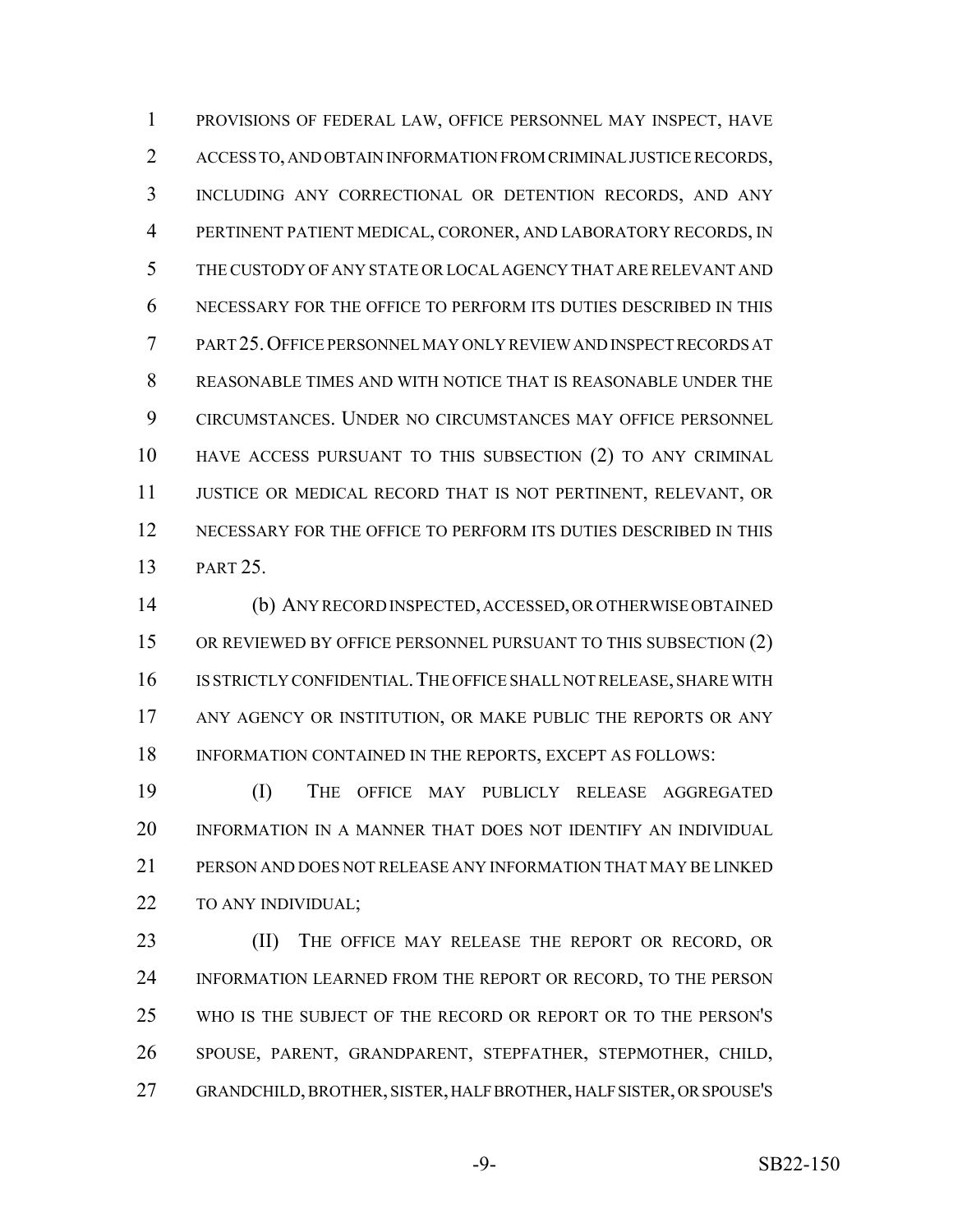PARENTS, INCLUDING ANY OF THOSE RELATIONSHIPS CREATED AS A RESULT OF ADOPTION;

 (III) THE OFFICE MAY RELEASE THE REPORT OR RECORD, OR INFORMATION LEARNED FROM THE REPORT OR RECORD, TO THE EXTENT NECESSARY FOR ANY INVESTIGATION OR PROSECUTION RELATED TO A MISSING OR MURDERED INDIGENOUS PERSON TO A FEDERAL, STATE, OR LOCAL LAW ENFORCEMENT AGENCY, INCLUDING THE FEDERAL BUREAU OF 8 INVESTIGATION, OR ANY PROSECUTOR; AND

 (IV) IF THE OFFICE IS ORDERED TO RELEASE THE REPORT OR RECORD PURSUANT TO A SEARCH WARRANT, SUBPOENA, OR OTHER COURT ORDER, THE OFFICE MAY RELEASE THE REPORT OR RECORD TO THE PERSON 12 AND TO THE EXTENT ORDERED.

 (c) AN OFFICER, EMPLOYEE, OR AGENT OF THE OFFICE WHO VIOLATES THIS SECTION BY RELEASING OR MAKING PUBLIC A CONFIDENTIAL REPORT OR RECORD OR CONFIDENTIAL INFORMATION LEARNED FROM A REPORT OR RECORD COMMITS A CLASS 2 MISDEMEANOR AND, UPON CONVICTION THEREOF, SHALL BE PUNISHED AS PROVIDED IN SECTION 18-1.3-501 (1).

 (3) (a) THERE IS ESTABLISHED IN THE OFFICE THE COMMUNITY VOLUNTEER ADVISORY BOARD TO IDENTIFY AND ADVISE THE OFFICE ON AREAS OF CONCERN REGARDING MISSING OR MURDERED INDIGENOUS RELATIVES AND ISSUES RELATING TO ORGANIZING OR CONDUCTING SEARCH EFFORTS, SUPPORT GROUPS, OR OTHER SUPPORTIVE EFFORTS RELATED TO MISSING OR MURDERED INDIGENOUS RELATIVES. THE ADVISORY BOARD SHALL MEET AT LEAST ONCE PER QUARTER IN STATE FISCAL YEAR 2022-23, AND BIANNUALLY THEREAFTER, AT DATES AND TIMES AS CALLED BY THE EXECUTIVE DIRECTOR. THE ADVISORY BOARD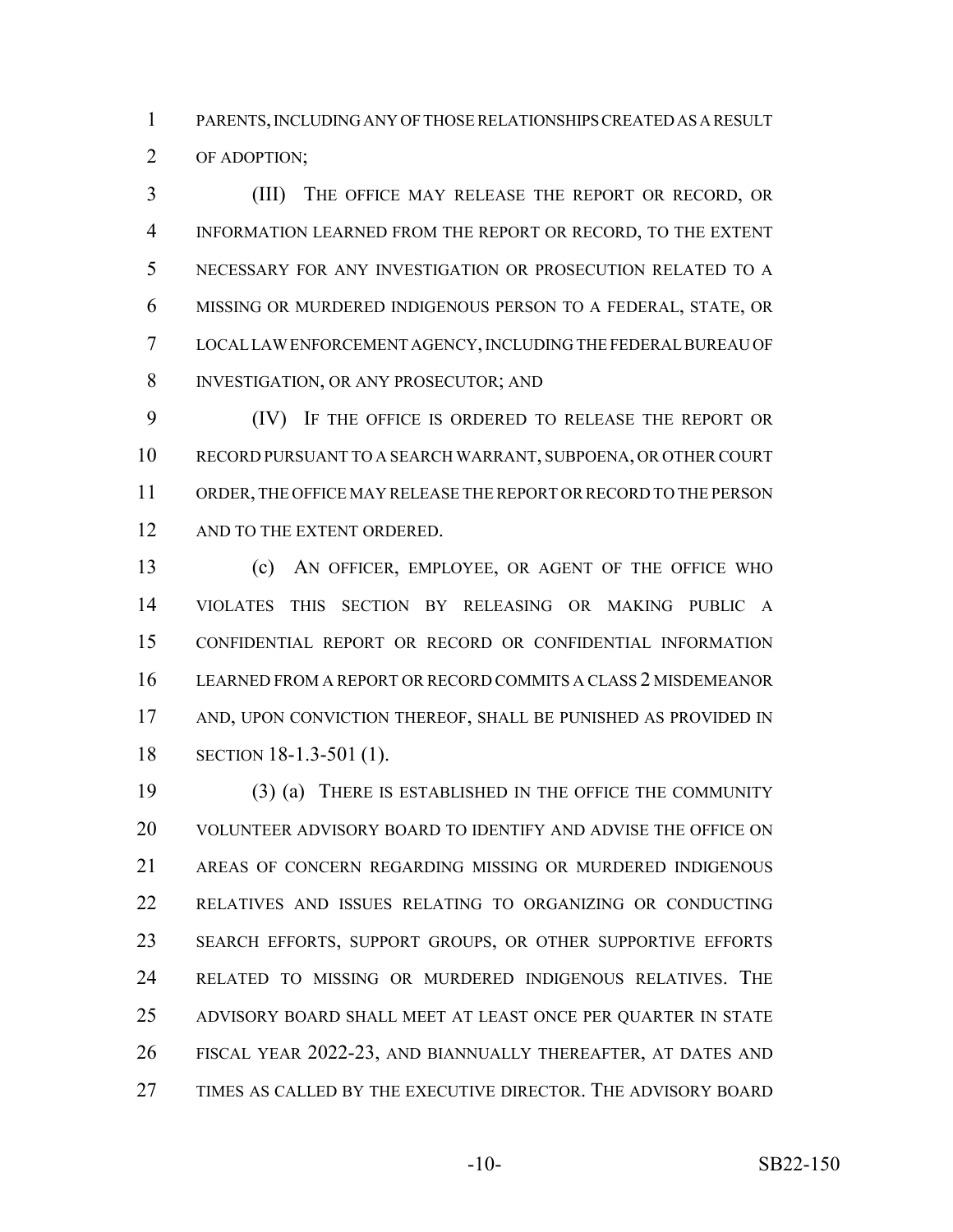MAY MEET ELECTRONICALLY.

 (b) THE ADVISORY BOARD IS COMPRISED OF THE FOLLOWING MEMBERS:

 (I) TEN MEMBERS APPOINTED BY THE EXECUTIVE DIRECTOR, AS FOLLOWS:

 (A) ONE REPRESENTATIVE OF AN INDIGENOUS-LED ORGANIZATION THAT PROVIDES ADVOCACY OR COUNSELING FOR INDIGENOUS VICTIMS OF VIOLENCE;

 (B) ONE REPRESENTATIVE OF AN INDIGENOUS-LED ORGANIZATION THAT PROVIDES LEGAL SERVICES FOR INDIGENOUS VICTIMS OF VIOLENCE; (C) ONE REPRESENTATIVE OF AN INDIGENOUS-LED ORGANIZATION THAT PROVIDES HEALTH SERVICES TO INDIGENOUS VICTIMS OF VIOLENCE; (D) ONE REPRESENTATIVE OF A COMMUNITY-BASED ORGANIZATION THAT PROVIDES SERVICES TO AN URBAN INDIGENOUS COMMUNITY;

 (E) ONE REPRESENTATIVE OF A COMMUNITY-BASED ORGANIZATION THAT PROVIDES SERVICES TO A RURAL INDIGENOUS COMMUNITY;

 (F) ONE REPRESENTATIVE OF A COMMUNITY-BASED VICTIM ADVOCATE ORGANIZATION SERVING COLORADO'S INDIGENOUS POPULATION;

**(G) ONE REPRESENTATIVE OF A NATIONAL ORGANIZATION THAT**  PROVIDES EDUCATION AND AWARENESS OF MISSING AND MURDERED INDIGENOUS RELATIVES; AND

 (H) THREE MEMBERS WHO ARE INDIGENOUS PEOPLE WHO HAVE BEEN VICTIMS OF VIOLENCE OR ARE A FAMILY MEMBER OF AN INDIGENOUS PERSON WHO HAS BEEN A VICTIM OF VIOLENCE;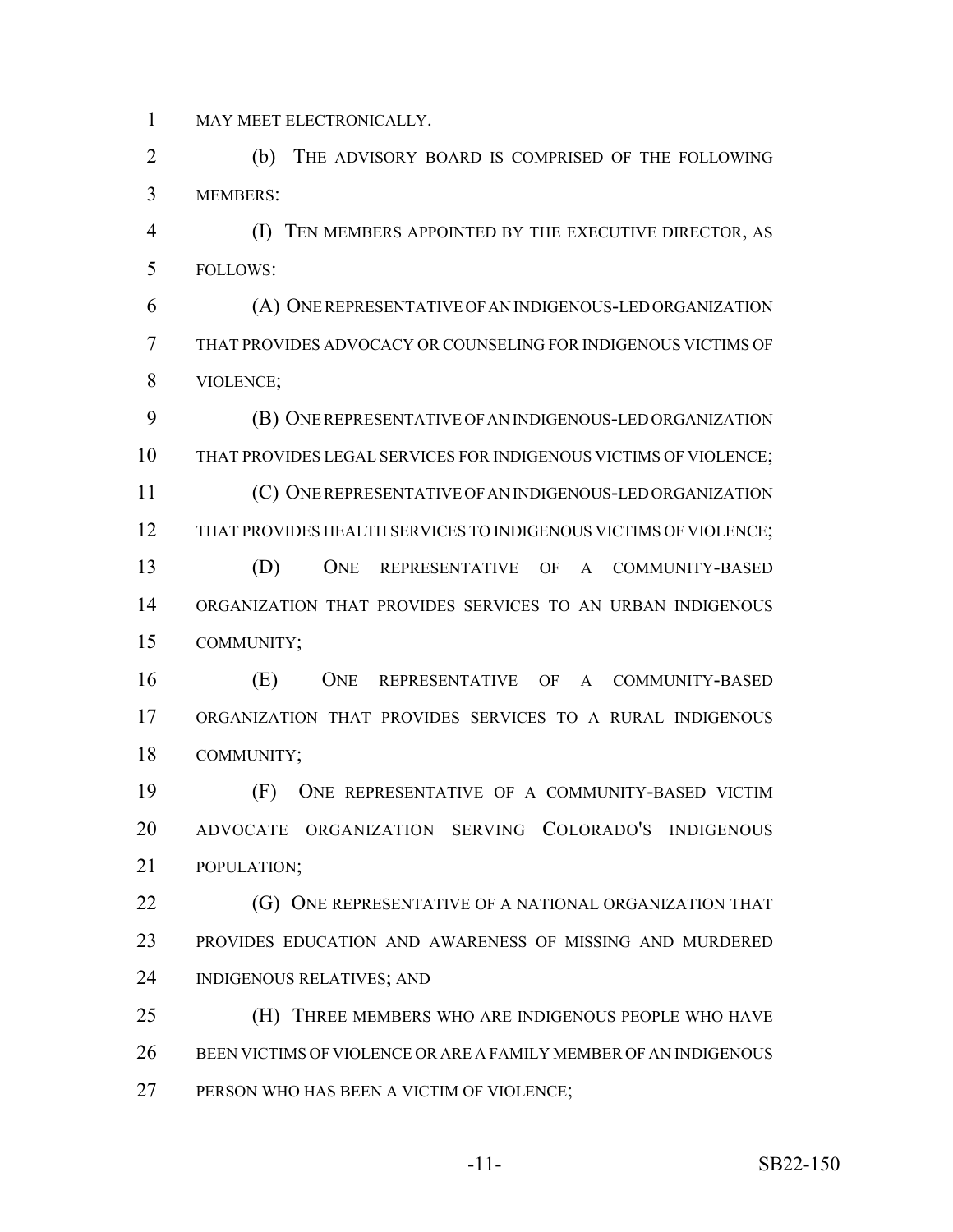(II) ONE MEMBER WHO REPRESENTS THE UTE MOUNTAIN UTE TRIBE, APPOINTED BY THE UTE MOUNTAIN UTE TRIBAL COUNCIL;

 (III) ONE MEMBER WHO REPRESENTS THE SOUTHERN UTE INDIAN TRIBE, APPOINTED BY THE SOUTHERN UTE TRIBAL COUNCIL;

 (IV) ONE MEMBER WHO REPRESENTS THE UTE INDIAN TRIBE OF THE UINTAH AND OURAY RESERVATION, APPOINTED BY THE NORTHERN UTE TRIBAL COUNCIL;

 (V) FOUR MEMBERS WHO ARE EACH AN ENROLLED MEMBER OF A TRIBE WITH HISTORICAL TIES TO COLORADO, AS IDENTIFIED ON THE COLORADO TRIBAL CONTACTS LIST DEVELOPED BY HISTORY COLORADO 11 IN PARTNERSHIP WITH THE COLORADO COMMISSION OF INDIAN AFFAIRS; (VI) TWO MEMBERS WITH EXPERTISE IN LAW ENFORCEMENT,

 APPOINTED BY THE EXECUTIVE DIRECTOR FROM ANY TWO OF THE FOLLOWING CATEGORIES:

 (A) A PEACE OFFICER WHO WORKS OR RESIDES ON A FEDERALLY RECOGNIZED INDIAN TRIBE'S RESERVATION IN COLORADO;

- (B) A SHERIFF FROM A COUNTY WITH A POPULATION OF FEWER 18 THAN ONE HUNDRED THOUSAND PERSONS;
- **(C) A SHERIFF FROM AN URBAN COUNTY;**

**(D) A REPRESENTATIVE OF THE COLORADO STATE PATROL, WITH** 21 THE APPROVAL OF THE CHIEF OF THE STATE PATROL: OR

 (E) A REPRESENTATIVE OF THE COLORADO BUREAU OF 23 INVESTIGATION, WITH THE APPROVAL OF THE DIRECTOR OF THE BUREAU; AND

 (VII) TWO MEMBERS, APPOINTED BY THE EXECUTIVE DIRECTOR, 26 WHO EACH REPRESENT ONE OF THE FOLLOWING:

(A) THE ATTORNEY GENERAL'S OFFICE, APPOINTED WITH THE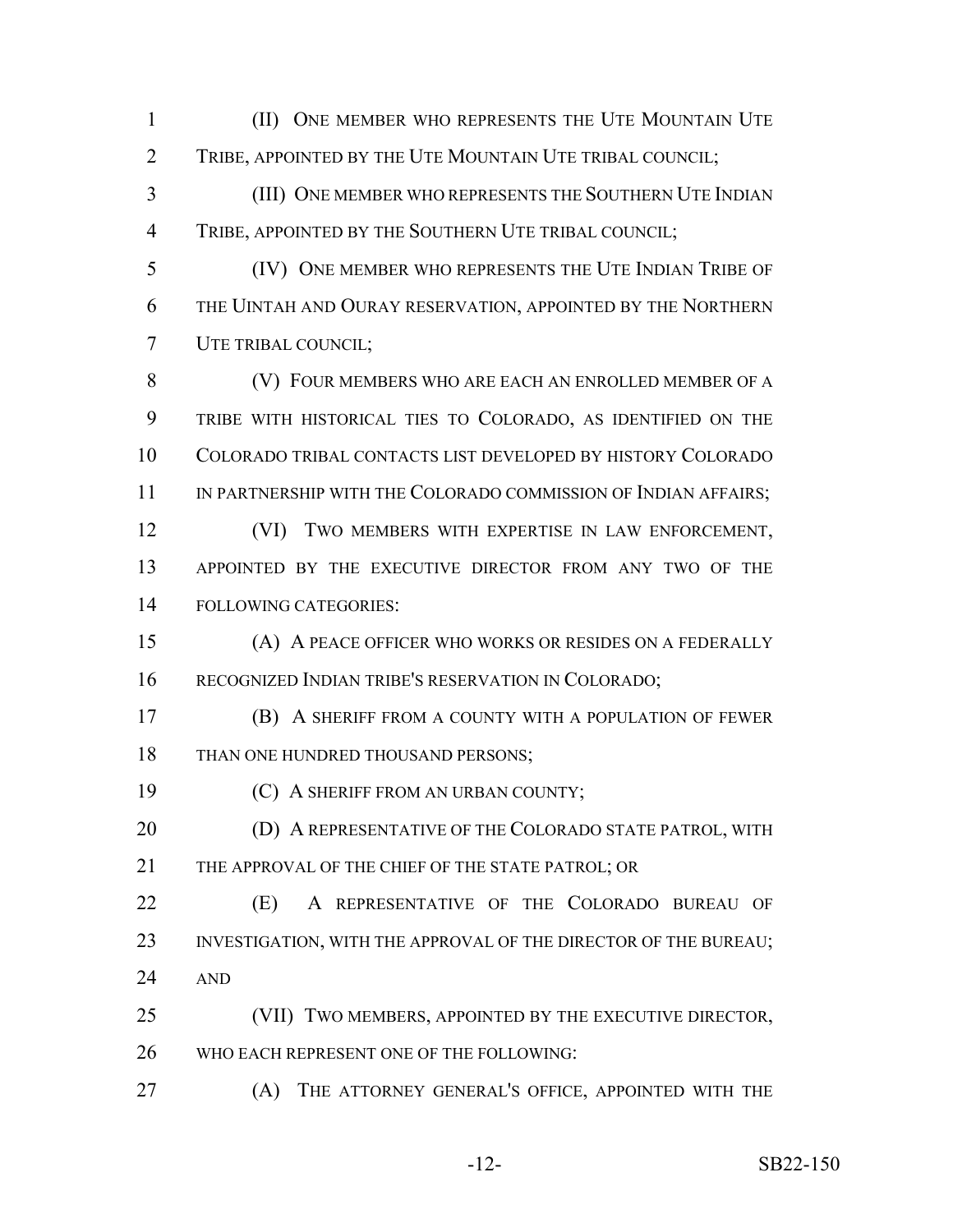APPROVAL OF THE ATTORNEY GENERAL;

 (B) THE JUDICIAL BRANCH, APPOINTED WITH THE APPROVAL OF THE STATE COURT ADMINISTRATOR;

 (C) THE COLORADO COMMISSION OF INDIAN AFFAIRS, APPOINTED WITH THE APPROVAL OF THE COMMISSION'S DIRECTOR;

 (D) CERTIFIED DEATH INVESTIGATORS, WHO MUST BE A DEATH INVESTIGATOR CERTIFIED BY THE STATE CORONERS ASSOCIATION; OR

 (E) THE STATE DEPARTMENT OF HUMAN SERVICES, APPOINTED WITH THE APPROVAL OF THE EXECUTIVE DIRECTOR OF THE DEPARTMENT.

 (c) MEMBERS SERVE AT THE PLEASURE OF THE APPOINTING AUTHORITY.ADVISORY BOARD MEMBERS SERVE WITHOUT COMPENSATION AND WITHOUT REIMBURSEMENT FOR EXPENSES. ADVISORY BOARD MEMBERS ARE NOT OFFICE PERSONNEL.

**24-33.5-2504. Gifts, grants, and donations.** THE OFFICE MAY SEEK, ACCEPT, AND EXPEND GIFTS, GRANTS, OR DONATIONS FROM PRIVATE 16 OR PUBLIC SOURCES FOR THE PURPOSES OF THIS PART 25.

 **24-33.5- 2505. Information dashboard - report.** (1) THE OFFICE SHALL PUBLISH ON ITS PUBLIC WEBSITE OR, IF THE OFFICE DOES NOT HAVE ITS OWN WEBSITE, THE DEPARTMENT'S PUBLIC WEBSITE, A DASHBOARD THAT DISPLAYS, IN AN INTERACTIVE, INTUITIVE, AND VISUAL MANNER, 21 INFORMATION REGARDING MISSING OR MURDERED INDIGENOUS PERSONS, INCLUDING:

23 (a) THE NUMBER OF CASES OF MISSING OR MURDERED INDIGENOUS RELATIVES;

 (b) THE TRIBAL AFFILIATION OF EACH MISSING OR MURDERED INDIGENOUS RELATIVE, TO THE EXTENT THAT PUBLISHING TRIBAL AFFILIATION DOES NOT IDENTIFY AN INDIVIDUAL PERSON;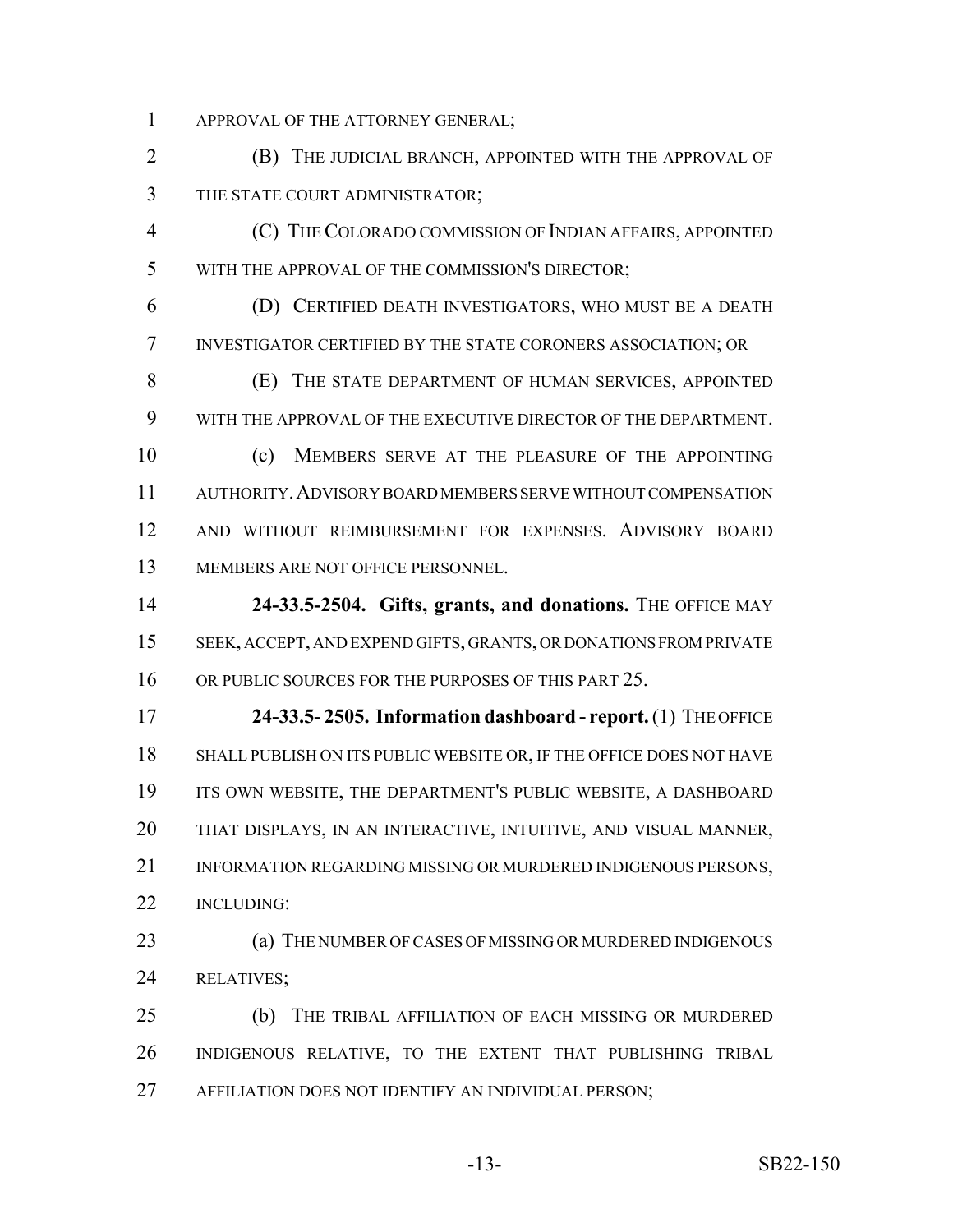(c) GEOGRAPHIC INFORMATION REGARDING CASES OF MISSING OR MURDERED INDIGENOUS RELATIVES;

 (d) THE RESULTS OF CASES OF MISSING OR MURDERED INDIGENOUS RELATIVES; FOR EXAMPLE, WHETHER THE PERSON IS FOUND AND WHETHER A PERPETRATOR HAS BEEN ARRESTED AND CHARGED IN THE CASE AND THE DISPOSITION OF THE CHARGES; AND

 (e) RESOURCES AVAILABLE FOR FAMILY MEMBERS OF MISSING OR MURDERED INDIGENOUS RELATIVES.

 (2) (a) ON OR BEFORE DECEMBER 31, 2023, AND ON OR BEFORE DECEMBER 31 OF EACH YEAR THEREAFTER, THE OFFICE SHALL SUBMIT A REPORT ON MISSING OR MURDERED INDIGENOUS RELATIVES TO THE HOUSE OF REPRESENTATIVES JUDICIARY COMMITTEE AND THE SENATE JUDICIARY COMMITTEE, OR THEIR SUCCESSOR COMMITTEES, AND THE GOVERNOR'S OFFICE. THE OFFICE SHALL MAKE THE REPORT AVAILABLE TO THE PUBLIC ON ITS WEBSITE. THE REPORT MUST INCLUDE AN UPDATE ABOUT MISSING OR MURDERED INDIGENOUS RELATIVES IN COLORADO, INCLUDING THE INFORMATION INCLUDED IN THE DASHBOARD DESCRIBED IN SUBSECTION 18 (1) OF THIS SECTION; THE RECOMMENDATIONS FOR LEGISLATIVE AND GOVERNMENTAL AGENCY ACTIONS REQUIRED PURSUANT TO 24-33.5-2503 20 (1) AND ANY OTHER RECOMMENDATIONS TO ADDRESS INJUSTICE IN THE CRIMINAL JUSTICE SYSTEM'S RESPONSE TO THE CASES OF MISSING OR MURDERED INDIGENOUS RELATIVES; AND A SUMMARY OF THE OFFICE'S 23 WORK DURING THE YEAR.

24 (b) NOTWITHSTANDING SECTION -1-136  $(11)(a)(I)$ , THE REPORTING REQUIREMENT DESCRIBED IN THIS SUBSECTION (2) CONTINUES INDEFINITELY.

**SECTION 3.** In Colorado Revised Statutes, **add** 24-31-319 as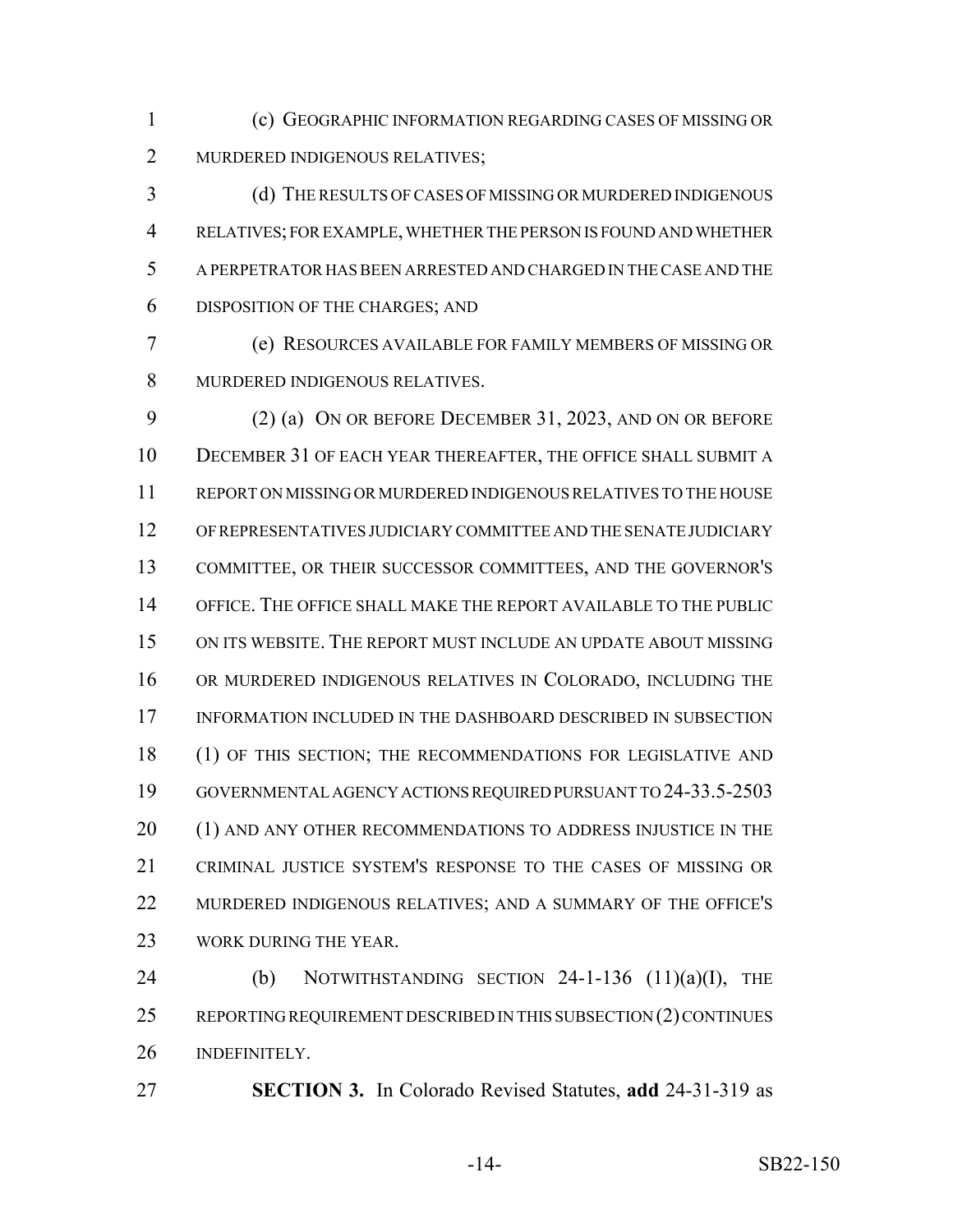follows:

 **24-31-319. Training related to missing indigenous persons - development - basic and in-service training required.** (1) THE P.O.S.T. BOARD SHALL WORK WITH THE OFFICE OF LIAISON FOR MISSING AND MURDERED INDIGENOUS RELATIVES CREATED IN SECTION 24-33.5-2502 TO DEVELOP AND FACILITATE TRAINING FOR PEACE OFFICERS ON ISSUES RELATING TO MISSING OR MURDERED INDIGENOUS PERSONS INVESTIGATIONS.

 (2) BEGINNING JANUARY 1, 2023, THE BASIC ACADEMY CURRICULUM AND ANNUAL IN-SERVICE TRAINING PROGRAMS MUST INCLUDE TRAINING CONCERNING ISSUES RELATING TO MISSING OR MURDERED INDIGENOUS PERSONS.

 **SECTION 4.** In Colorado Revised Statutes, **add** 24-33.5-431 as follows:

 **24-33.5-431. Missing indigenous persons - interagency cooperation - data repository - alert program - report - rules.** (1) (a) THE BUREAU SHALL COOPERATE WITH THE OFFICE OF LIAISON FOR MISSING AND MURDERED INDIGENOUS RELATIVES ESTABLISHED IN SECTION 24-33.5-2502 AND FEDERAL, STATE, TRIBAL, AND LOCAL LAW ENFORCEMENT AGENCIES FOR THE EFFICIENT INVESTIGATION OF MISSING OR MURDERED INDIGENOUS PEOPLE.

 (b) ANY TIME THE BUREAU RECEIVES A REPORT OF A MISSING OR 23 MURDERED INDIGENOUS RELATIVE, AS DEFINED IN SECTION 24-33.5-2501, WHO IS A MEMBER OF A FEDERALLY RECOGNIZED TRIBE, THE BUREAU SHALL, AS SOON AS PRACTICABLE, NOTIFY THE TRIBAL ENTITY OF THE REPORT.

27 (2) (a) THE BUREAU IS THE CENTRAL REPOSITORY OF INFORMATION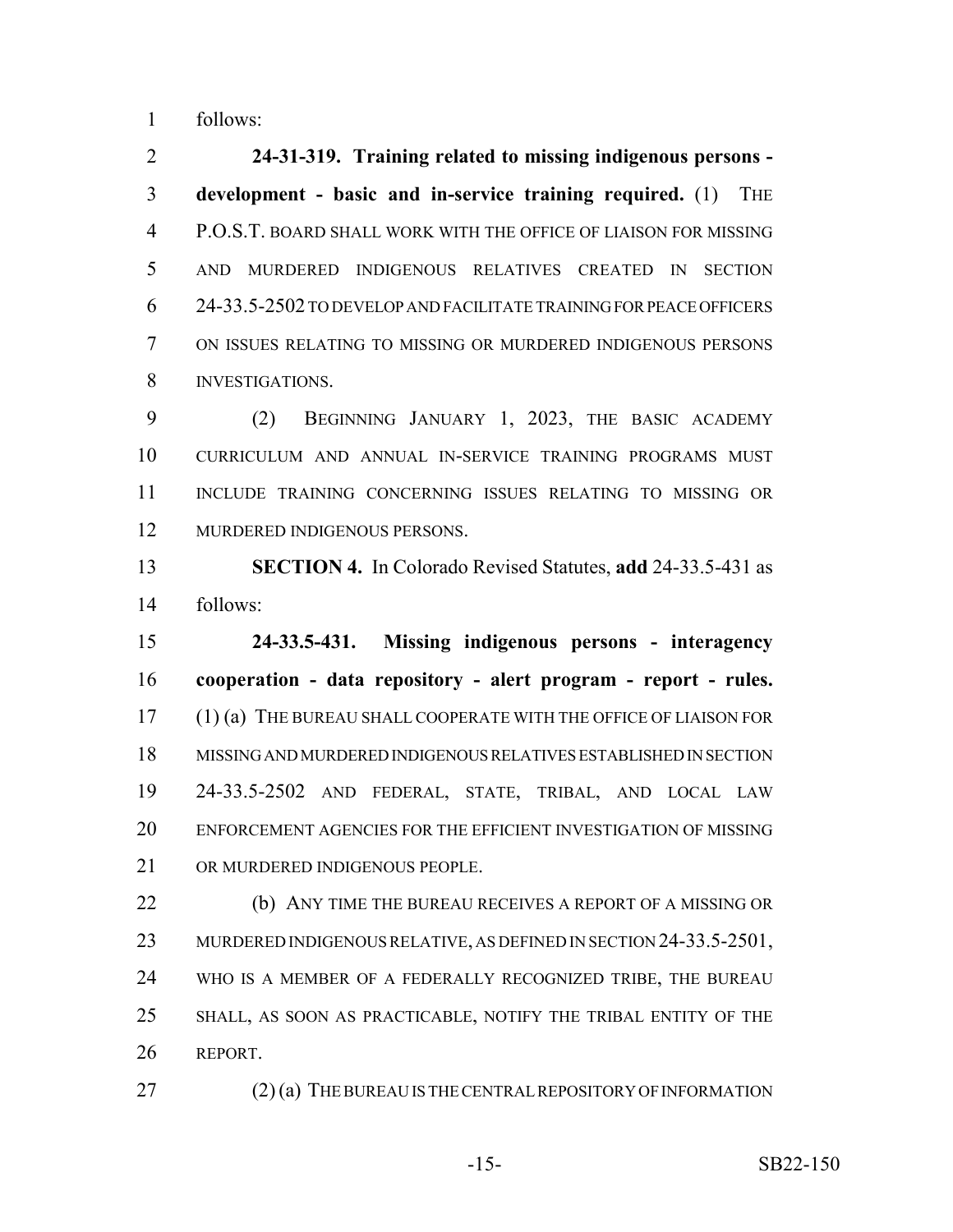AND SHALL OPERATE A CLEARINGHOUSE DATABASE ON MISSING INDIGENOUS PERSONS FROM COLORADO.

 (b) AS A FUNCTION OF THE CENTRAL REPOSITORY, THE BUREAU SHALL PREPARE AND MAKE PUBLICLY AVAILABLE AN ANNUAL REPORT ON INFORMATION COMPILED FROM THE CLEARINGHOUSE DATABASE. THE REPORT MUST INCLUDE BIOGRAPHICAL INFORMATION COLLECTED ON MISSING PERSONS AND INCLUDE INFORMATION SUBMITTED BY FEDERAL, STATE, TRIBAL, AND LOCAL LAW ENFORCEMENT AGENCIES.

 (c) THE BUREAU MAY MAKE PUBLICLY AVAILABLE INFORMATION ABOUT ONGOING MISSING PERSON INVESTIGATIONS TO AID IN THE EFFICIENT INVESTIGATION AND SWIFT RECOVERY OF MISSING PERSONS OR 12 WHEN OTHERWISE IN THE PUBLIC INTEREST.

 (3) (a) IN ORDER TO AID IN THE SAFE RECOVERY OF MISSING INDIGENOUS PERSONS, THE BUREAU SHALL OPERATE A MISSING INDIGENOUS PERSON ALERT PROGRAM. THE PROGRAM MUST BE A COORDINATED EFFORT AMONG THE BUREAU, LOCAL LAW ENFORCEMENT AGENCIES, FEDERALLY RECOGNIZED TRIBES, ANY GOVERNMENTAL AGENCY THAT MAY BE INVOLVED IN THE SEARCH AND RECOVERY OF A MISSING PERSON, AND THE STATE'S PUBLIC AND COMMERCIAL TELEVISION AND RADIO BROADCASTERS. THE BUREAU MAY OPERATE THE ALERT SYSTEM AS A PART OF ANY OTHER MISSING PERSON ALERT PROGRAM 22 OPERATED BY THE BUREAU.

 (b) UPON RECEIVING NOTICE OF A MISSING INDIGENOUS PERSON 24 FROM A LAW ENFORCEMENT AGENCY PURSUANT TO SECTION 16-2.7-103, OR FROM ANY GOVERNMENTAL AGENCY THAT MAY BE INVOLVED IN THE SEARCH AND RECOVERY OF A MISSING PERSON, THE BUREAU SHALL CONFIRM THE ACCURACY OF THE INFORMATION AND THEN ISSUE AN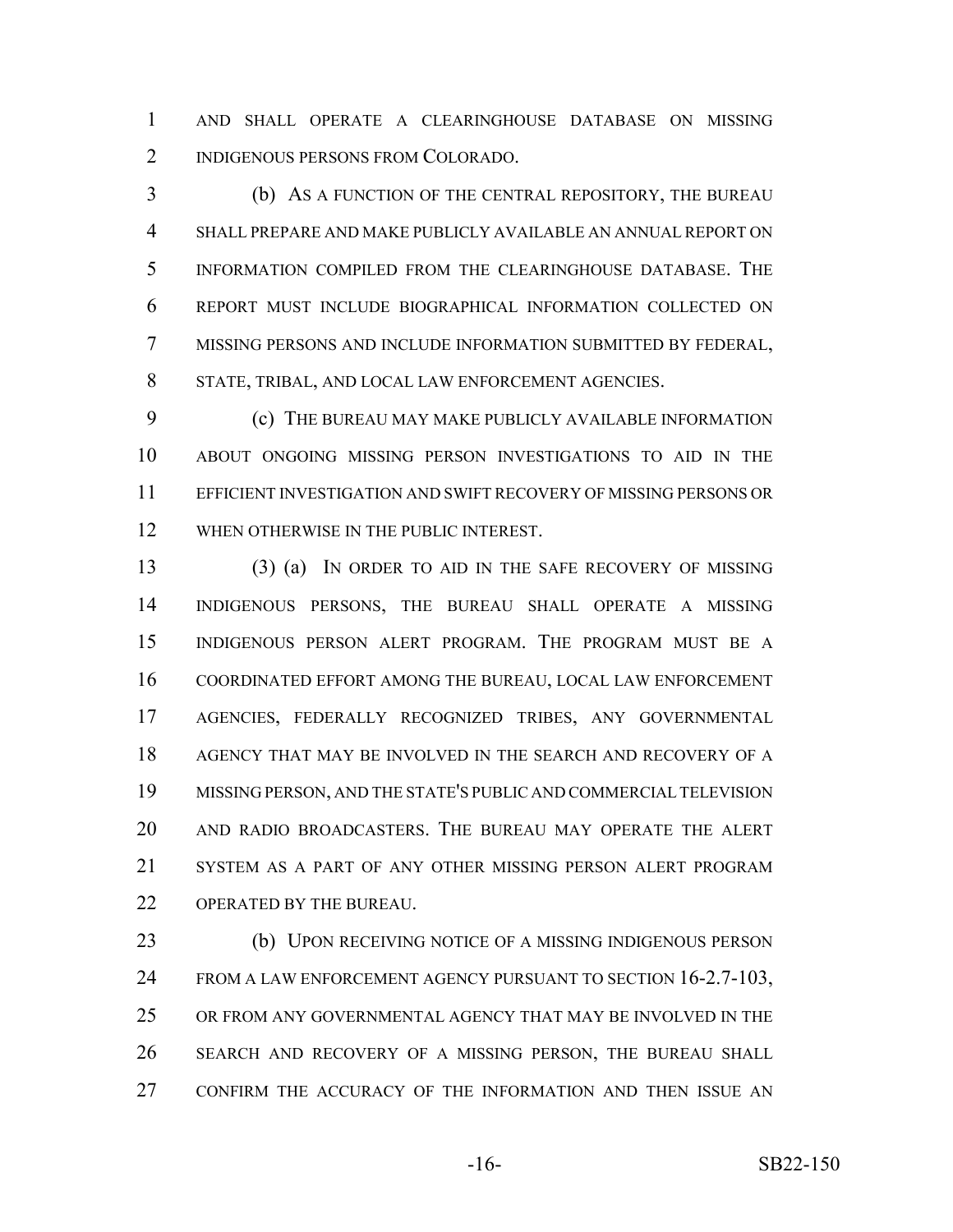ALERT. THE ALERT MUST BE SENT TO DESIGNATED MEDIA OUTLETS IN COLORADO.PARTICIPATING RADIO STATIONS, TELEVISION STATIONS, AND OTHER MEDIA OUTLETS MAY ISSUE THE ALERT AT DESIGNATED INTERVALS AS SPECIFIED BY RULE. THE ALERT MUST INCLUDE ALL APPROPRIATE INFORMATION FROM THE LAW ENFORCEMENT AGENCY THAT MAY ASSIST IN THE SAFE RECOVERY OF THE MISSING PERSON AND A STATEMENT INSTRUCTING ANYONE WITH INFORMATION RELATED TO THE MISSING PERSON TO CONTACT A LOCAL LAW ENFORCEMENT AGENCY.

 (c) THE BUREAU SHALL CANCEL THE ALERT UPON NOTIFICATION THAT THE MISSING PERSON HAS BEEN FOUND OR AT THE END OF THE NOTIFICATION PERIOD, WHICHEVER OCCURS FIRST. A LOCAL LAW ENFORCEMENT AGENCY THAT LOCATES A MISSING PERSON WHO IS THE SUBJECT OF AN ALERT SHALL NOTIFY THE BUREAU AS SOON AS POSSIBLE THAT THE MISSING PERSON HAS BEEN LOCATED.

 (d) THE EXECUTIVE DIRECTOR OF THE DEPARTMENT SHALL PROMULGATE RULES IN ACCORDANCE WITH THE "STATE ADMINISTRATIVE PROCEDURE ACT", ARTICLE 4 OF THIS TITLE 24, FOR THE IMPLEMENTATION OF THE PROGRAM. THE RULES MUST INCLUDE:

 (I) THE PROCESS TO BE FOLLOWED BY THE BUREAU IN CONFIRMING THE LOCAL LAW ENFORCEMENT AGENCY'S INFORMATION REGARDING A 21 MISSING INDIGENOUS PERSON:

**(II)** THE PROCESS FOR REPORTING THE INFORMATION TO THE FEDERAL COMMUNICATIONS COMMISSION'S DESIGNATED STATE EMERGENCY ALERT SYSTEM BROADCASTER IN COLORADO; AND

 (III) ANY ADDITIONAL PROCESSES NECESSARY FOR THE EFFECTIVE IMPLEMENTATION OF THE PROGRAM.

(e) IN ITS ANNUAL REPORT TO THE COMMITTEES OF REFERENCE